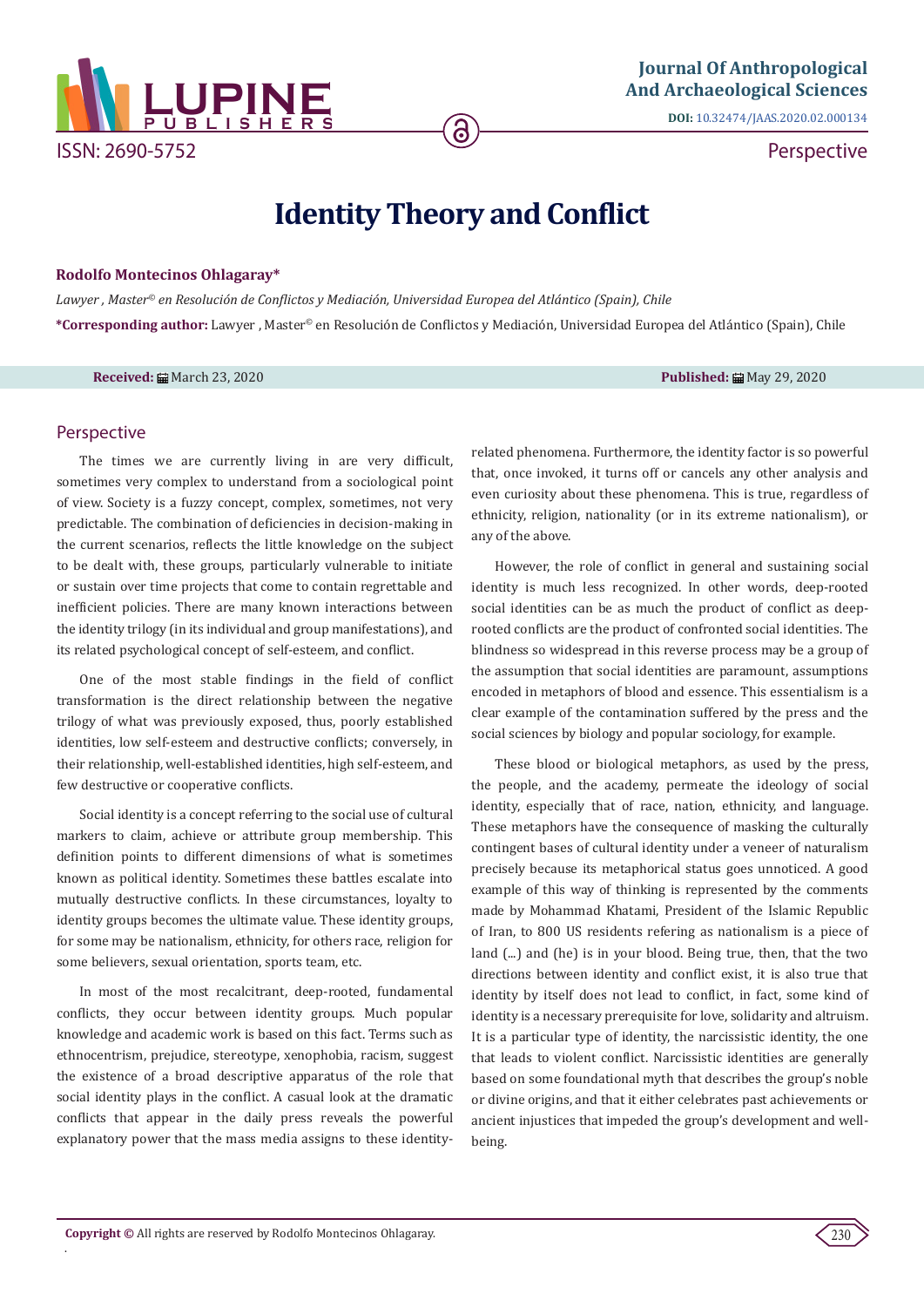A well-known characteristicelement, of those that we rescue, according to British author George Orwell $^1$ , to what he defines as a nationalist personality, or those signs that stand out as soon as we are faced with a nationalist sentiment, are:

a) The gathering of a feeling of defeat,

b) Find a common enemy, often responsible for this emotional defeat, which is to blame for all the ills of our society,

c) The rise of a national hero, often represented by the ideal citizen, the feeling of superiority before others, or a cartoon about the perfect person who represents us, of whom we are and to whom we should all aspire.

I invite you to all to find this on some particular moment of history known for being identified by "nationalistic". Narcissistic identity generates conflicts in at least four ways:

a. The founding myths are not falsifiable, and the disagreement with it, can not be approached neither with reason nor with persuasion. Here we rescue the inalienable and indisputable truth shared by the group, typical of the "groupthink".

b. These myths are by nature resistant to commitment.

c. Third, the positive self-image of the narcissistic group implies a negative vision of the other group. To be better, the other (or someone) must be worse.

d. Narcissistic identities overvalue themselves in such a way that they underestimate others, denying the ethical relevance of others.

When real or perceived conflicts of interest arise, real or perceived threats in relation to another group, the human, who as a rule abhors blood, reacts together with the group in ways that are totally outside the ethical standards that it maintains as an individual, without generally seeing any contradiction between being a good person and behaving as a fierce adversary in favor of the group (understood as a community, sect, ethnic group, nation state, etc.).

Relations between ethno-cultural minorities and majorities in non-homogeneous societies have always been difficult and often conflictive. Consequently, such conflicts have been characterized as "intractable" or "deep root", due to the psychological dimension that prevails over policies and economies. The problems between majority and minority communities that could be treated itherational plane, is complicated by the way in which ethnocultural groups perceive thelves and the "others" (out-group "), as the perception of their own history and the threats directed against their existence. This aspect of intergroup conflict has attracted great academic attention. In our opinion, the most relevant theory is the one that managed to introduce the concept of "Social identity theory"

 $H.$  Tajfel<sup>2</sup>, tries to explain, in five phases, social stratification, with a minority that accepts its inferior status, this is transformed into an unstable society, in which the majorities and minorities compete and conflict. Causal attribution and social comparison seem to be the psychosocial processes that play a fundamental role in this transition:

Strictly stratified intergroup relationships. The minority consider that they deserve their low status, which is due to their responsibility, the comparison they make minimizes their self-esteem, frequently leading them to hate themselves.

II. Emergence of individualistic social ideology. Minorities do not see the social structure as legitimate. The latter begins to make social comparisons based on individual abilities and merits, considering any stratification not referring to individual abilities as unacceptable. This change is the beginning of the intergroup conflict.

III. Social mobility. In this phase, those considered more gifted and skilled, those who are better educated, try to join the majority group. They try to assimilate totally or partially. They make social comparisons based on individual variables and develop strategies for themselves and their families, not for the entire group. Most tend to accept these assimilations, both because they demonstrate their superiority and because celebrating such assimilations produces a certain stability in society. The rest of the minority is pacified, therefore, with expectations, since, if they work hard, they can amount to assimilation.

IV. Increased awareness. Some of the highly qualified members of the minority fail, emotionally, to fully assimilate, or are rejected by the majority. Furthermore, the most disadvantaged of the minorities are aware that assimilation is impossible, thus beginning to raise group consciousness and claim that stratification must change, not at the individual level (since it has failed in them), but at the group level. Selfdeprecation is replaced by pride and ethnocentrism. Currently, the minority attributes the responsibility for their low status to discrimination by the dominant group.

V. Competitive intergroup relations. The increase in consciousness is followed by collective action: The minority



<sup>1</sup> Orwell, George (2018) "Notes on Natinalism" Penguin Books, London, United Kingdom

<sup>2</sup> Tajfel, H., & Turner, J. C. (1979). "An integrative theory of intergroup conflict". In W. G. Austin & S. Worchel (eds.). The social psychology of intergroup relations.Monterey, CA: Brooks/Cole